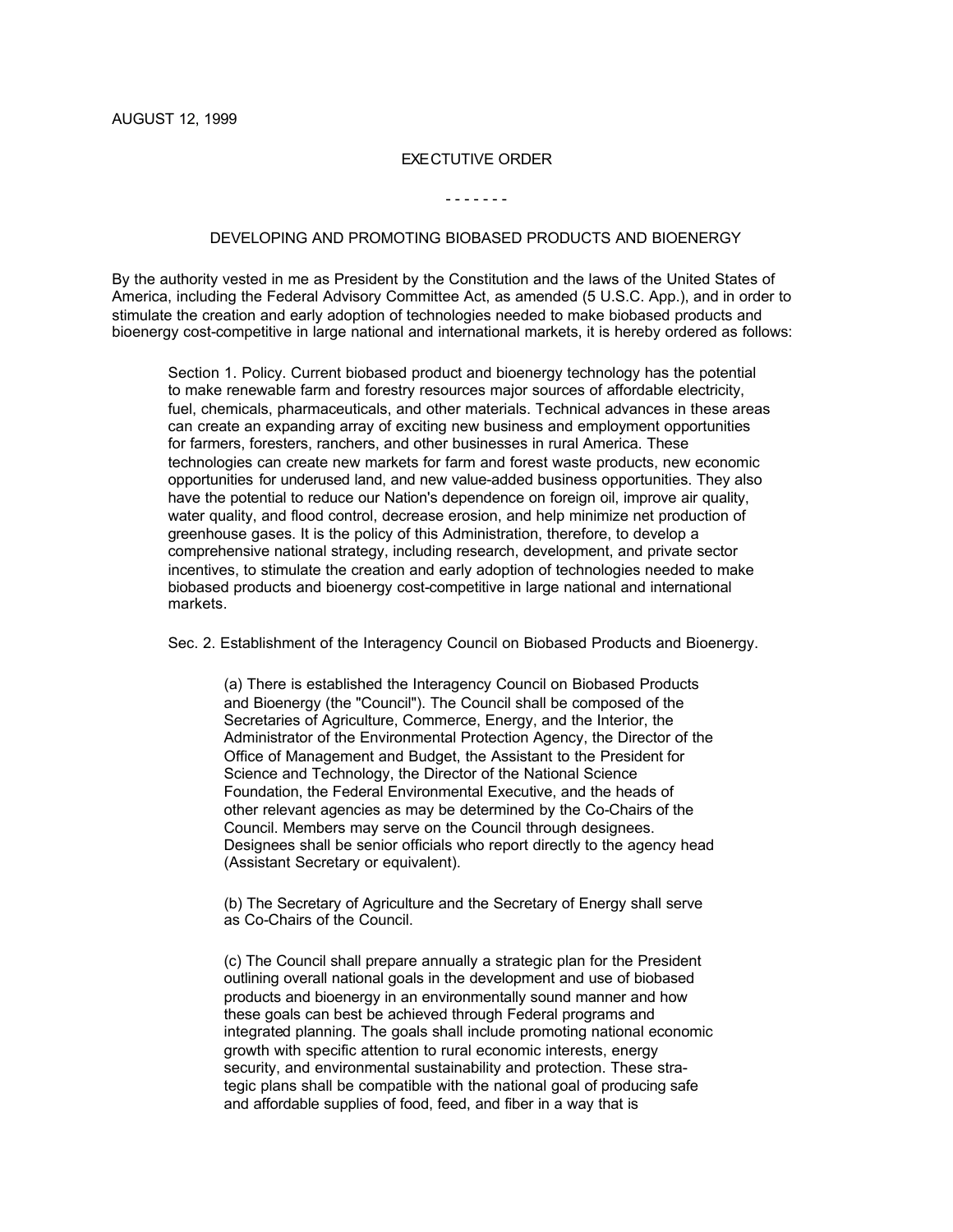sustainable and protects the environment, and shall include measurable objectives. Specifically, these strategic plans shall cover the following areas:

> (1) biobased products, including commercial and industrial chemicals, pharmaceuticals, products with large carbon sequestering capacity, and other materials; and

> (2) biomass used in the production of energy (electricity; liquid, solid, and gaseous fuels; and heat).

(d) To ensure that the United States takes full advantage of the potential economic and environmental benefits of bio-energy, these strategic plans shall be based on analyses of: (1) the economic impacts of expanded biomass production and use; and (2) the impacts on national environmental objectives, including reducing greenhouse gas emissions. Specifically, these plans shall include:

> (1) a description of priorities for research, development, demonstration, and other investments in biobased products and bioenergy;

> (2) a coordinated Federal program of research, building on the research budgets of each participating agency; and

(3) proposals for using existing agency authorities to encourage the adoption and use of biobased products and bioenergy and recommended legislation for modifying these authorities or creating new authorities if needed.

(e) The first annual strategic plan shall be submitted to the President within 8 months from the date of this order.

(f) The Council shall coordinate its activities with actions called for in all relevant Executive orders and shall not be in conflict with proposals advocated by other Executive orders.

Sec. 3. Establishment of Advisory Committee on Biobased Products and Bioenergy.

(a) The Secretary of Energy shall establish an "Advisory Committee on Biobased Products and Bioenergy" ("Committee"), under the Federal Advisory Committee Act, as amended (5 U.S.C. App.), to provide information and advice for consideration by the Council. The Secretary of Energy shall, in consultation with other members of the Council, appoint up to 20 members of the advisory committee representing stakeholders including representatives from the farm, forestry, chemical manufacturing and other businesses, energy companies, electric utilities, environmental organizations, conservation organizations, the university research community, and other critical sectors. The Secretary of Energy shall designate Co-Chairs from among the members of the Committee.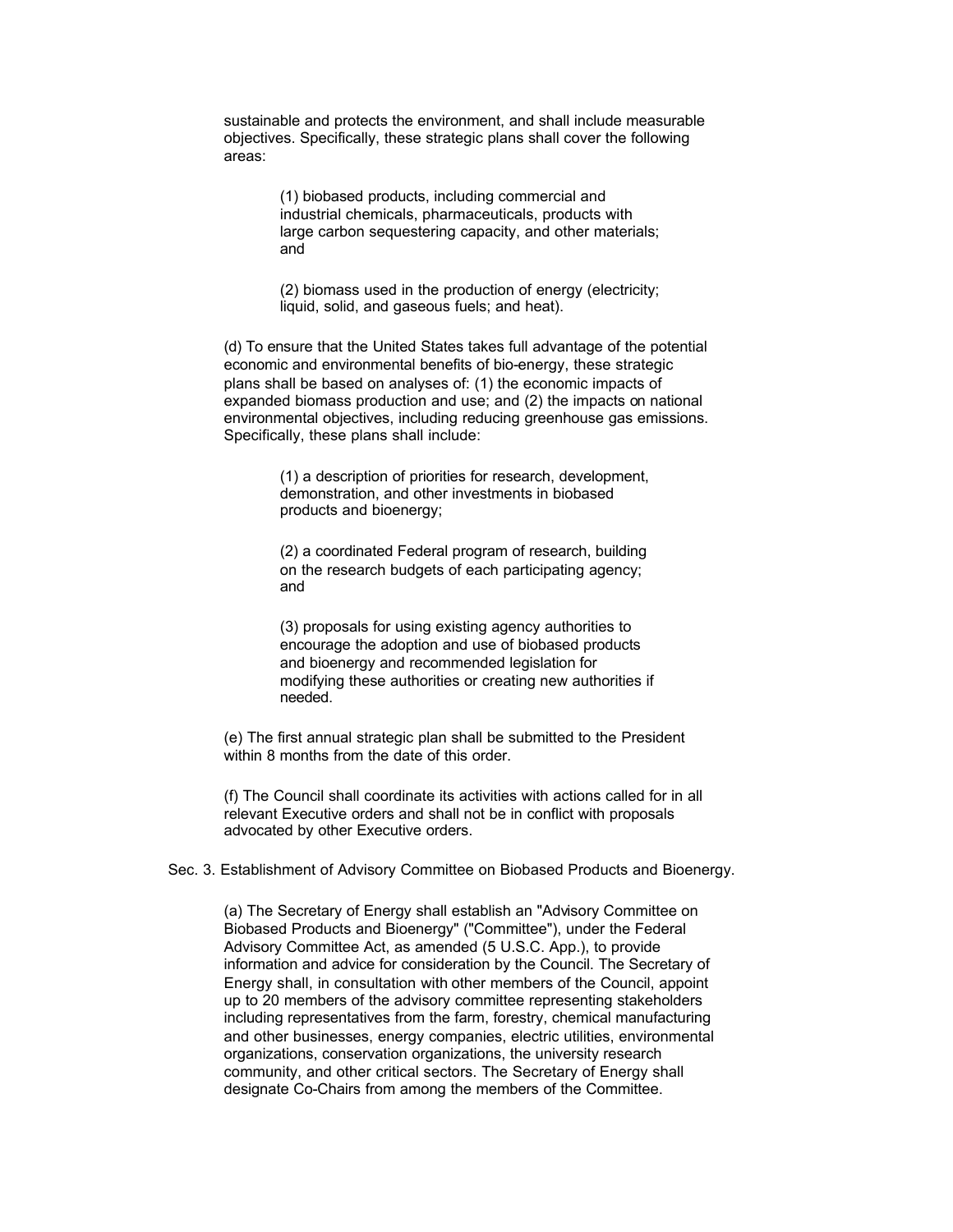(b) Among other things, the Committee shall provide the Council with an independent assessment of:

> (1) the goals established by the Federal agencies for developing and promoting biobased products and bioenergy;

(2) the balance of proposed research and development activities;

(3) the effectiveness of programs designed to encourage adoption and use of biobased products and bioenergy; and

(4) the environmental and economic consequences of biobased products and bioenergy use.

Sec. 4. Administration of the Advisory Committee.

(a) To the extent permitted by law and subject to the availability of appropriations, the Department of Energy shall serve as the secretariat for, and provide the financial and administrative support to, the Committee.

(b) The heads of agencies shall, to the extent permitted by law, provide to the Committee such information as it may reasonably require for the purpose of carrying out its functions.

(c) The Committee Co-Chairs may, from time to time, invite experts to submit information to the Committee and may form subcommittees or working groups within the Committee to review specific issues.

Sec. 5. Duties of the Departments of Agriculture and Energy. The Secretaries of the Departments of Agriculture and Energy, to the extent permitted by law and subject to the availability of appropriations, shall each establish a working group on biobased products and biobased activities in their respective Departments. Consistent with the Federal biobased products and bioenergy strategic plans described in sections 2(c) and (d) of this order, the working groups shall:

(1) provide strategic planning and policy advice on the Department's research, development, and commercialization of biobased products and bioenergy; and

(2) identify research activities and demonstration projects to address new opportunities in the areas of biomass production, biobased product and bioenergy production, and related fundamental research.

The chair of each Department's working group shall be a senior official who reports directly to the agency head. If the Secretary of Agriculture or Energy serves on the Interagency Council on Biobased Products and Bioenergy through a designee, the designee should be the chair of the Department's working group.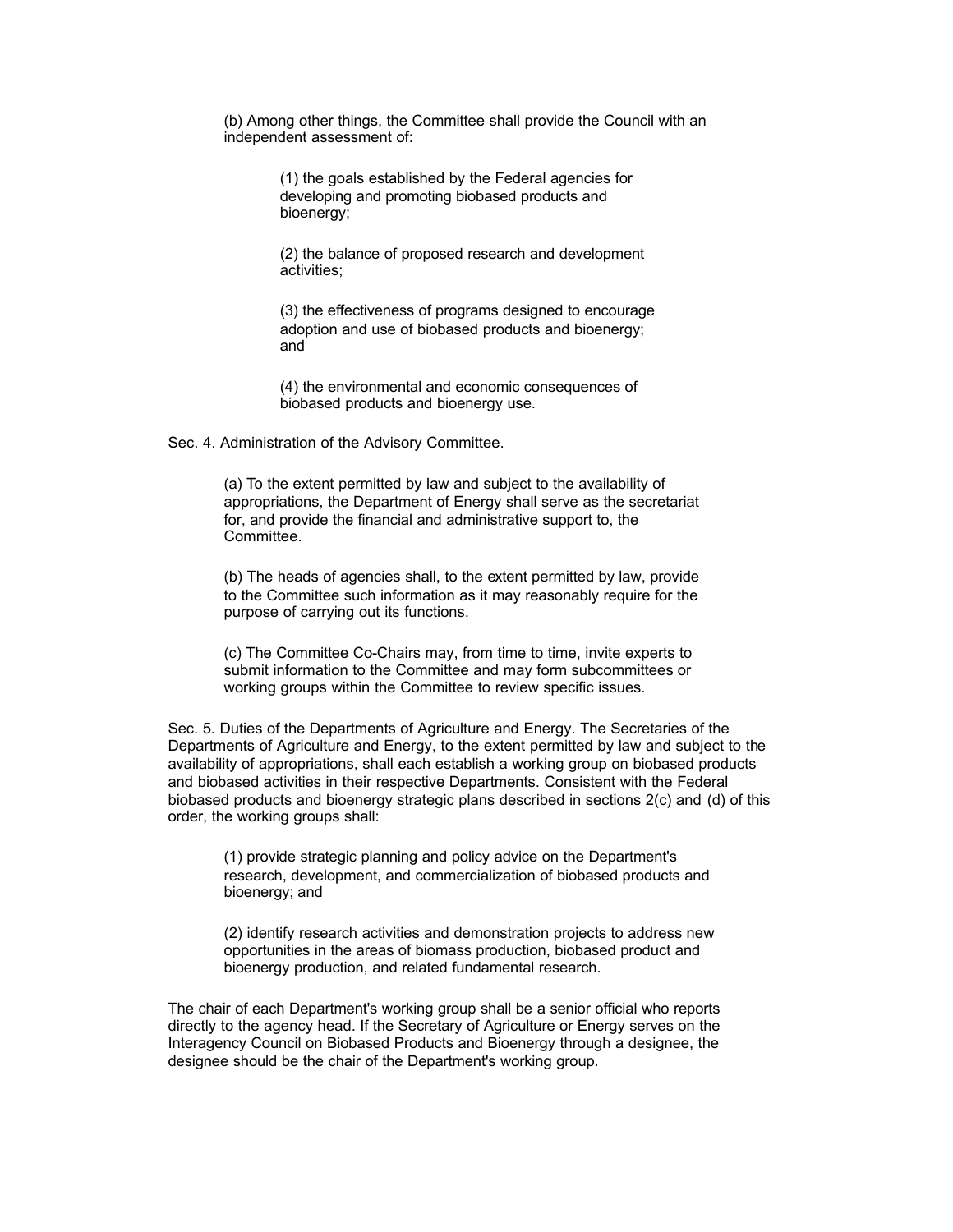Sec. 6. Establishment of a National Biobased Products and Bioenergy Coordination Office. Within 120 days of this order, the Secretaries of Agriculture and Energy shall establish a joint National Biobased Products and Bioenergy Coordination Office ("Office") to ensure effective day-to-day coordination of actions designed to implement the strategic plans and guidance provided by the Council and respond to recommendations made by the Committee. All agencies represented on the Council, or that have capabilities and missions related to the work of the Council, shall be invited to participate in the operation of the Office. The Office shall:

(a) serve as an executive secretariat and support the work of the Council, as determined by the Council, including the coordination of multi-agency, integrated research, development, and demonstration ("RD&D") activities;

(b) use advanced communication and computational tools to facilitate research coordination and collaborative research by participating Federal and nonfederal research facilities and to perform activities in support of RD&D on biobased product and bioenergy development, including strategic planning, program analysis and evaluation, communications networking, information and data dissemination and technology transfer, and collabora-tive team building for RD&D projects; and

(c) facilitate use of new information technologies for rapid dissemination of information on biobased products and bioenergy to and among farm operators; agribusiness, chemical, forest products, energy, and other business sectors; the university community; and public interest groups that could benefit from timely and reliable information.

Sec. 7. Definitions. For the purposes of this order:

(a) The term "biomass" means any organic matter that is available on a renewable or recurring basis (excluding old-growth timber), including dedicated energy crops and trees, agricultural food and feed crop residues, aquatic plants, wood and wood residues, animal wastes, and other waste materials.

(b) The term "biobased product," as defined in Executive Order 13101, means a commercial or industrial product (other than food or feed) that utilizes biological products or renewable domestic agricultural (plant, animal, and marine) or forestry materials.

(c) The term "bioenergy" means biomass used in the production of energy (electricity; liquid, solid, and gaseous fuels; and heat).

(d) The term "old growth timber" means timber of a forest from the late successional stage of forest development. The forest contains live and dead trees of various sizes, species, composition, and age class structure. The age and structure of old growth varies significantly by forest type and from one biogeoclimatic zone to another.

Sec. 8. Judicial Review. This order does not create any enforceable rights against the Unites States, its agencies, its officers, or any person.

## THE WHITE HOUSE